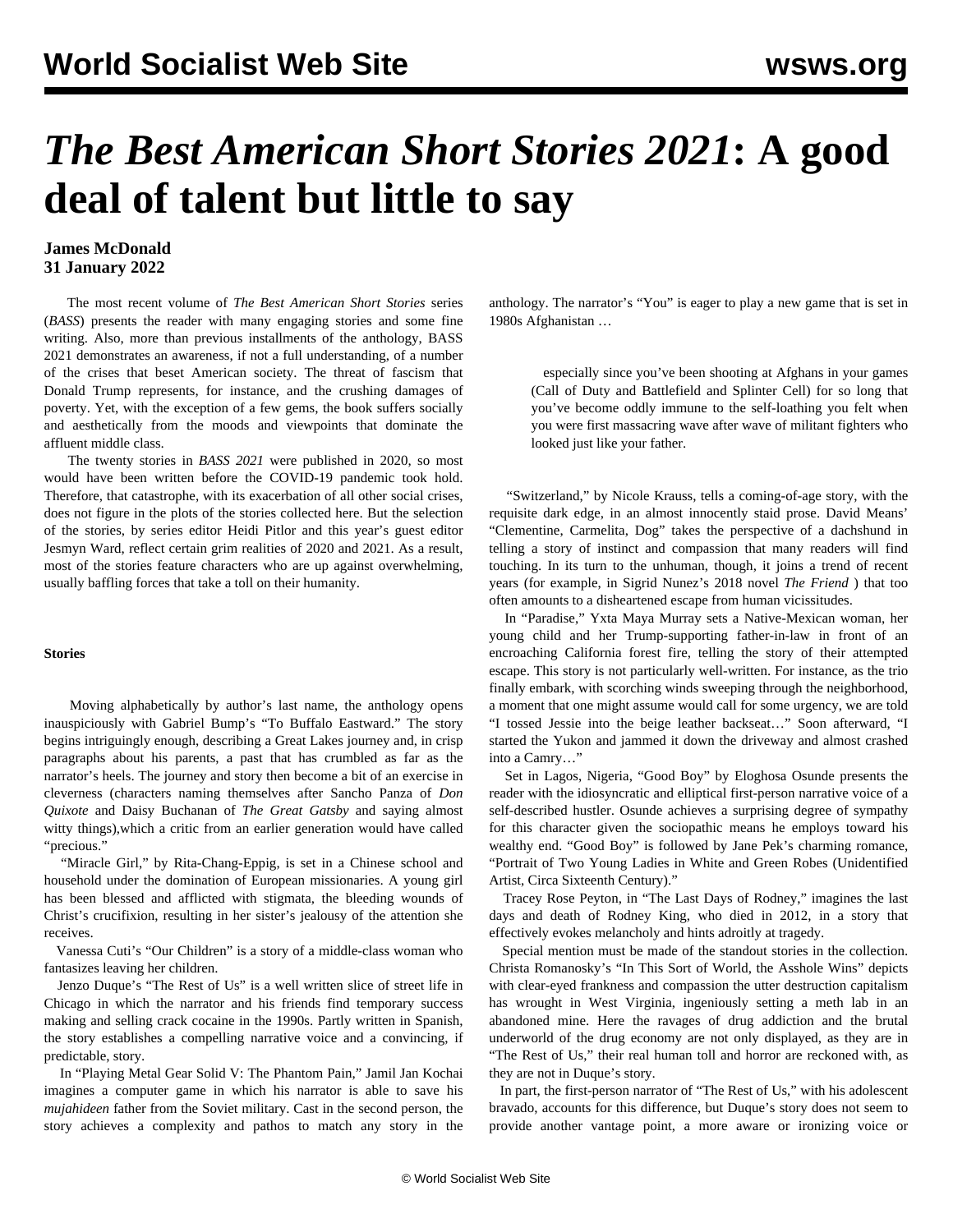perspective from which to comprehend the social implications of its violence, save the neighborhood elders whose concern is for the narrator and his friends and remains rather distant from events. Rather, "The Rest of Us" opts for an easy nostalgia at its end. Romanosky's story grapples more fully with the costs of poverty, and her narrator concludes on a beautiful and thought-provoking image and sentence.

 "Love Letter" by George Saunders, set in the year "202\_," is a dystopia that could happen tomorrow. Written even before the events of January 6, 2021, "Love Letter" places us squarely in our predicament, with a recognition of the implications of Trump's fascistic rhetoric that one rarely encounters in the corporate media. A grandfather writes to a beloved grandson to warn him off taking up a defense of his girlfriend, who has been detained by the authorities. ("But as your grandfather, I beg you not to underestimate the power/danger of this moment.") The grandfather also confesses having failed history in some undefined way:

 Seen in retrospect, yes: I have regrets. There was a certain critical period. I see that now. During that period your grandmother and I were doing, every night, a jigsaw puzzle each…

 In his autobiographical blurb in the back of the book, Saunders defines "that which a short story is designed to do (show the reader how hard it is to live correctly in a fallen world by putting her on the horns of a true dilemma)…" The dilemma as Saunders envisions it, however, is circumscribed by the middle-class imagination, an imagination peopled only with individuals and their subjective motivations. Trump is an individual rather than the representative of a class:

 It did not seem (and please destroy this letter after you have read it) that someone so clownish could disrupt something so noble and time-tested and seemingly strong…

 And the solution to the problem of Trump is again an individual one. The grandfather writes three letters to the editor "of the local rag" (because of which a police officer warns him to "stay off the computer") and reports that in the "critical period" he and his wife often said, "Someone should arrange a march."

 Although neither Saunders nor the grandfather reveals any deep social understanding, the writer is to be commended for identifying Trump as a fascist and depicting with clarity the way "seemingly strong" democratic institutions could fall before such a force.

 "Haguillory," by Stephanie Soileau, follows an elderly couple near the Louisiana gulf who go crabbing in the aftermath of a hurricane. Although the title character strains credulity somewhat with his final gesture, the skill with which Soileau constructs tableaux and dramatic images is reminiscent of Flannery O'Connor and manages to place "Haguillory" successfully within the tradition of the Southern Gothic.

 Finally, Madhuri Vijay's "You Are My Dear Friend" is a wonderfully tense story of an Indian au pair to British expatriates who marries and, in her loneliness, adopts an 8-year-old girl from an impoverished village. The child brings an alien world, and eventually terror, to the woman's life, and "You Are My Dear Friend" grapples with human connections and emotions in ways that far surpass the attempt in Cuti's "Our Children."

 Most of the writers in *BASS 2021* hold MFA degrees. Most of them teach and advance their careers through publication. Which is to say that to a large degree short fiction writing is a professionalized industry. This is not a particularly new state of affairs, nor is it necessarily deleterious to the art. After all, writers do enjoy freedom within their market. But it does mean that writers, like all professionals, are subject to certain pressures, certain institutional predilections and proscriptions.

 The authoritative voices in anthologies are those of the editors, the gatekeepers of taste. Pitlor in her foreword to *BASS 2021* and Ward in her introduction represent those official sentiments to which today's writing students and instructors—and editors—are encouraged to adapt themselves. As might be expected, these sentiments are refracted through the lens of the pandemic, or, more precisely, the pandemic as seen by certain social layers.

 Writing in April 2021, Pitlor reveals a great deal about the gatekeeper's class position in her comments on the pandemic as she understands it: "As the planet did battle with the enemy, we as humanity became more of a 'we.'" She is writing of 2020, in which, according to the World Health Organization, 3 million people died of COVID-19. By April 27, 2021, again according to the WHO, global new deaths from the disease had increased for the sixth consecutive week. The fact was, for those with eyes not blurred by the corporate media, almost no battle was being waged at all. In May 2020, the corporations and the unions had forced workers back into factories, stores and warehouses where they contracted the disease in alarming numbers. Public health measures to contain the disease were being abandoned.

 The "we" she writes of does strike Pitlor as a misnomer, and she corrects herself, again revealing her perspective:

 In 2020 it became even clearer how unequal this "we" always was and continued to be. A disproportionate number of people of color grew sick and died. Workers lost their jobs and got evicted at a frightening rate. Women left their jobs in droves to stay home and tend children, who were mostly forced to attend school online. The vulnerable remained who they always were and were punished, and it was infuriating.

 Infuriating indeed. In this pseudo-left litany of indignation, heartfelt no doubt, Pitlor maintains the ethos of identity politics regardless of the millions of corpses, of all races and nationalities, piling up around the world. She does not consider that the effects of COVID-19 have in fact taken their toll disproportionately on the working class. Or that many workers lost their jobs due not only to the economic ravages of the pandemic on small businesses, but because corporations (buoyed by trillions in free money) took the opportunity of the crisis to "restructure" mercilessly. Nor, most importantly, does she note the millions of workers who left their jobs to avoid catching and spreading a deadly disease. And the children "forced to attend school online" were also avoiding this deadly disease. The only "vulnerable" people in Pitlor's narrative are women and people of color, not workers of every sex and color.

 Ward, a two-time National Book Award winner ( *Salvage the Bones* (2011) and *Sing, Unburied, Sing* (2017)), shares Pitlor's profession, class and outlook. Her introduction to *BASS 2021* opens with an extended weather metaphor—the pandemic is a storm—appropriate to a perspective in which the only political considerations are those of identity:

 Hundreds of thousands of Americans died in the COVID pandemic, so many of them brown and black and poor. We who were left were unmoored by this storm: our world shaken, seared